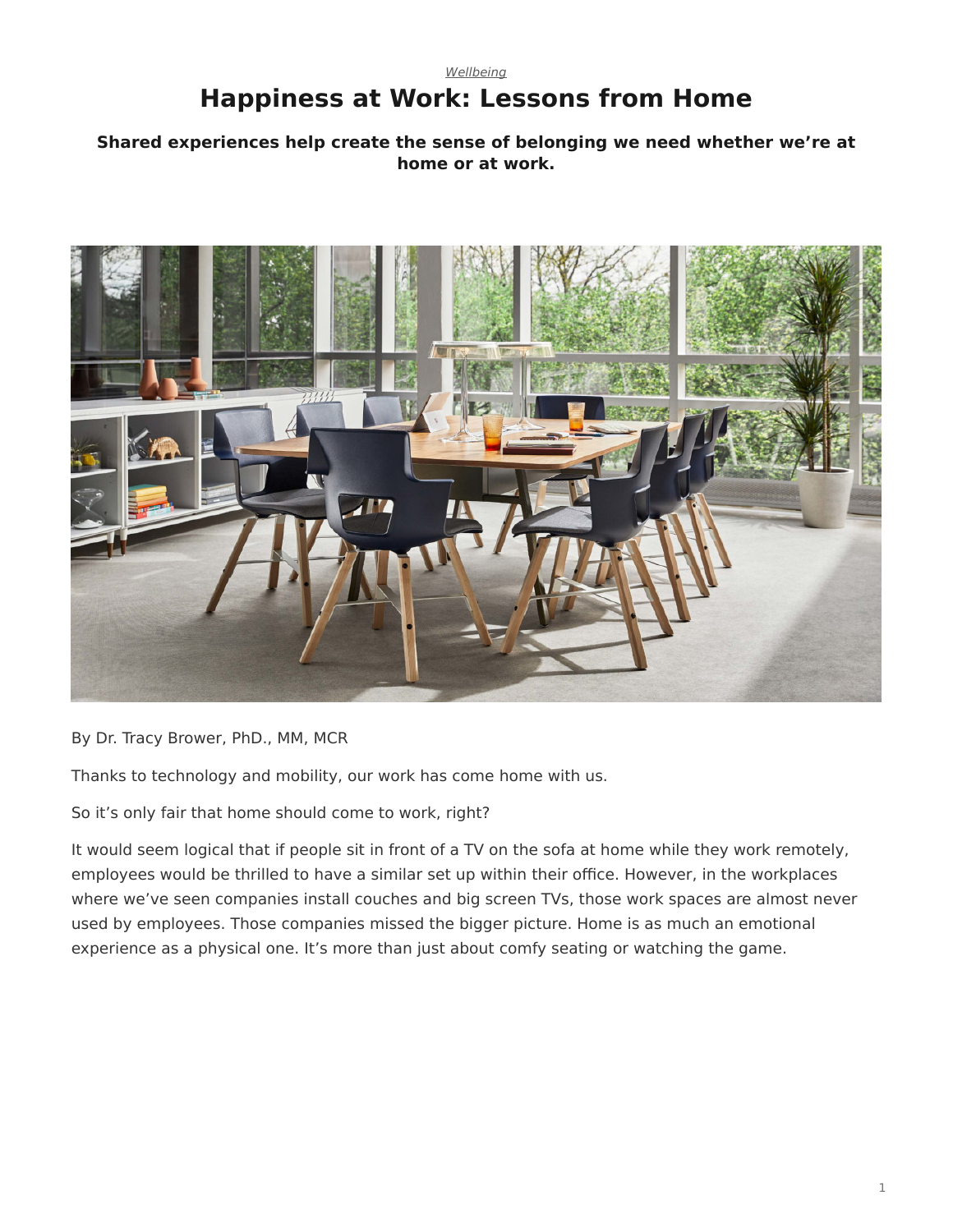Work isn't where you go; it's what you do. Home is similar. Yes, it is a place you go, but more than that, it's an experience you have. Similarly, the best workplaces create memories, capture events and tell stories. In the classic Management by Storying Around, David Armstrong advocates for more storytelling by leaders who want to cement experiences, communicate values, and reinforce membership in the organization. Shared experiences help create the sense of belonging we need whether we're at home, or yes, at work.

Family sociologists like to invoke the Anna Karenina rule, named for the opening line in the Leo Tolstoy book: 'Happy families are all alike; every unhappy family is unhappy in its own way.' Not all home life is happy, but there are some shared principles that work really well when we take them to work. Belonging, trust, and safety make the list, but there are more to these.



## **Clearing the table.**

At home, we have a role to play. The best home experiences aren't where we get to do whatever we want, but where we're counted on for specific tasks and contributions. In our home, for example, our son and daughter alternated clearing and wiping the table after dinner each night. While they detested the chore and would argue about whose turn it was (and still do), deep down they knew they were important to the household and had a contribution to make. Work is like this too. In an effective workplace, we each have a role to play and having meaningful work gives us purpose. When we're valued for what we do, recognized for it and held accountable, we see how our contribution matters to the business.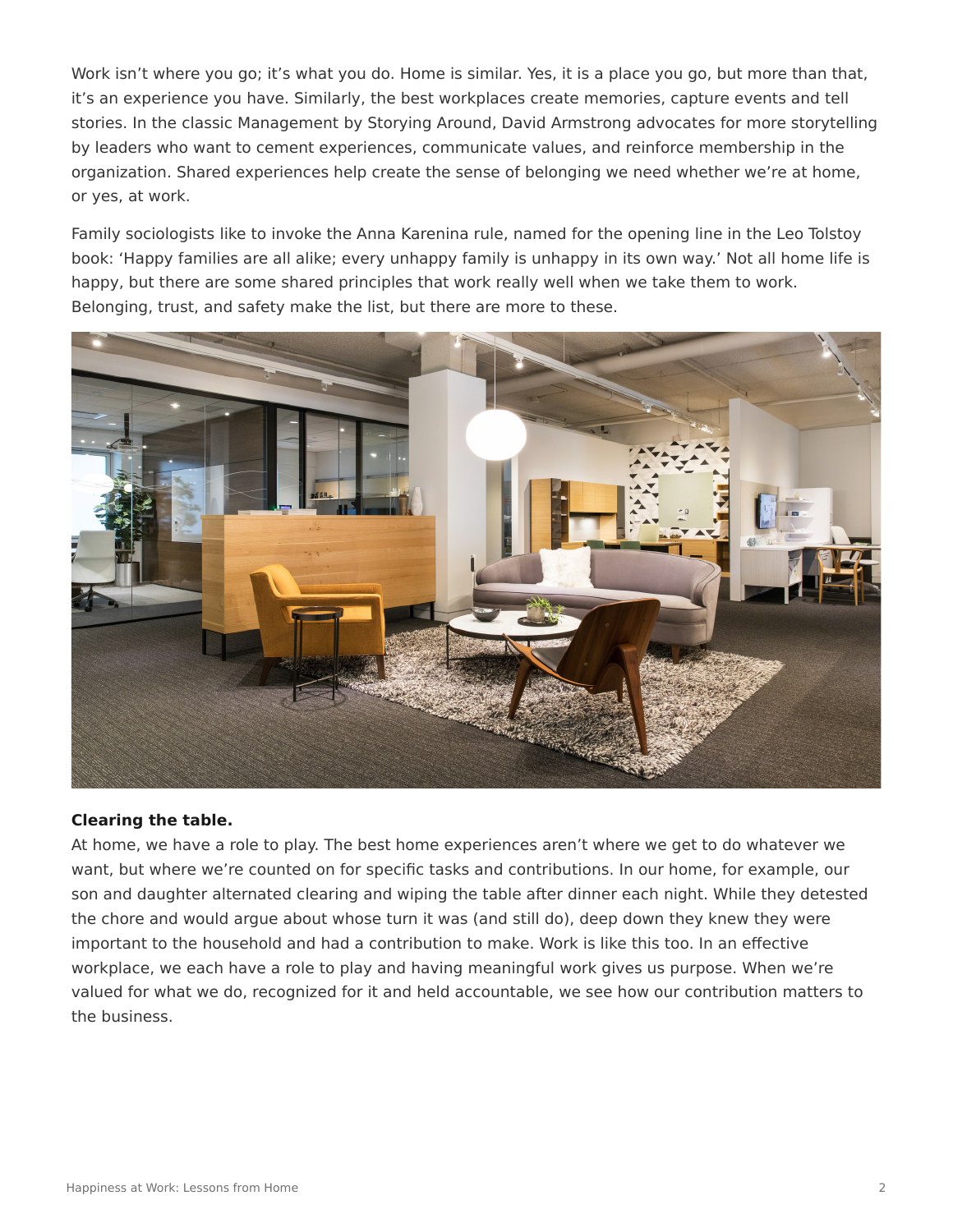# **No dirty socks.**

I've always thought if we're not driving our kids a bit crazy, we're probably not doing our jobs as parents. We ensure they rinse their cereal bowl before putting it in the dishwasher and don't allow them to leave their dirty socks laying around. The best home life allows us to truly relax and just be ourselves, but it also holds us accountable. Work should be like this too. A culture is defined by the worst behavior it is willing to tolerate, and a workplace where we're held accountable for what we do and how we do it is one where performance and people get the payoff.

We once worked with a client who believed there were brilliant 'people-people' – those good at building trust and teams, and there were brilliant technicians with pedigree and stellar resumes — who also happened to be jerks. The brilliant technicians weren't held accountable for how they approached other people. The environment quickly turned toxic. As they built their way to a more constructive culture, it was important that all employees were held accountable for how they treated others and how they achieved results. No one was allowed to leave their dirty socks around for others to pick up.

## **Teenagers and toddlers.**

They say the times when home happiness declines are during the toddler and teenage years. That's because these are the years children test limits and push boundaries most significantly. While challenging, these are also the times when humans are growing most into themselves, finding their voices, and exercising autonomy. These are the things that make for healthy adults – and as it turns out, healthy workplaces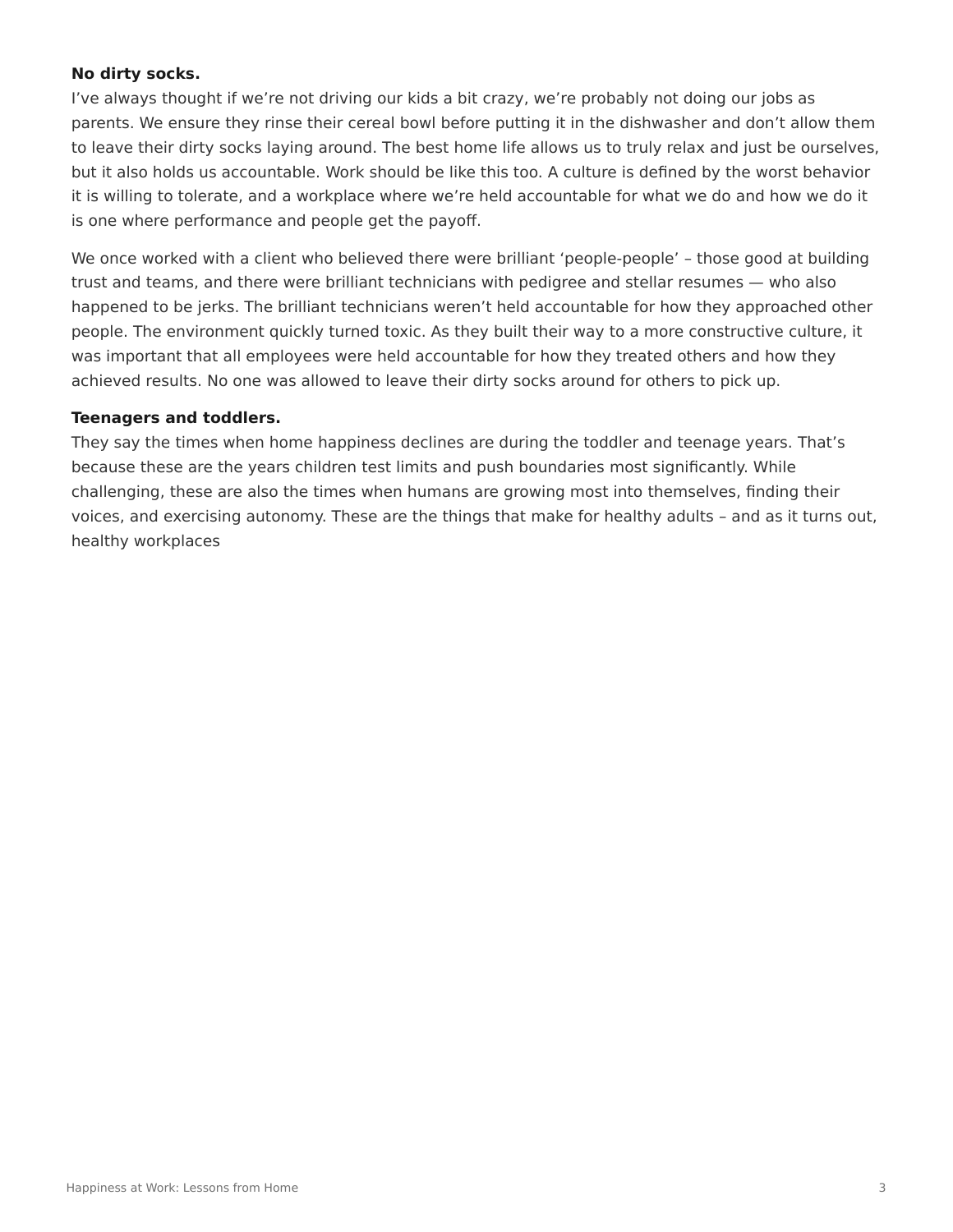

Putting home into work involves giving people more choice and control. In Steelcase's global study on engagement ([Engagement and the Global Workplace](https://www.steelcase.com/steelcase-global-report/)), we found highly engaged people also tended to have more choice and control in their work experiences. Workplaces that offer choice in where people work, when they work, and how they work (what they work on) have the right idea. They are places where people get to be grown-ups and make meaningful contributions.

## **Being appreciated in spite of it all.**

Perhaps most of all, at home we're able to just be ourselves. It's a place where people know us well, and beyond liking us because they know us, they like us in spite of what they know about us – warts and all. The best workplaces are like this too. Employees at one company we worked with said they felt like they had to 'put on their armor' when they walked in the door. This is antithetical to a great experience. Creating the emotional experience of home at work means people feel safe to truly be themselves and they can trust others to hold them in positive regard.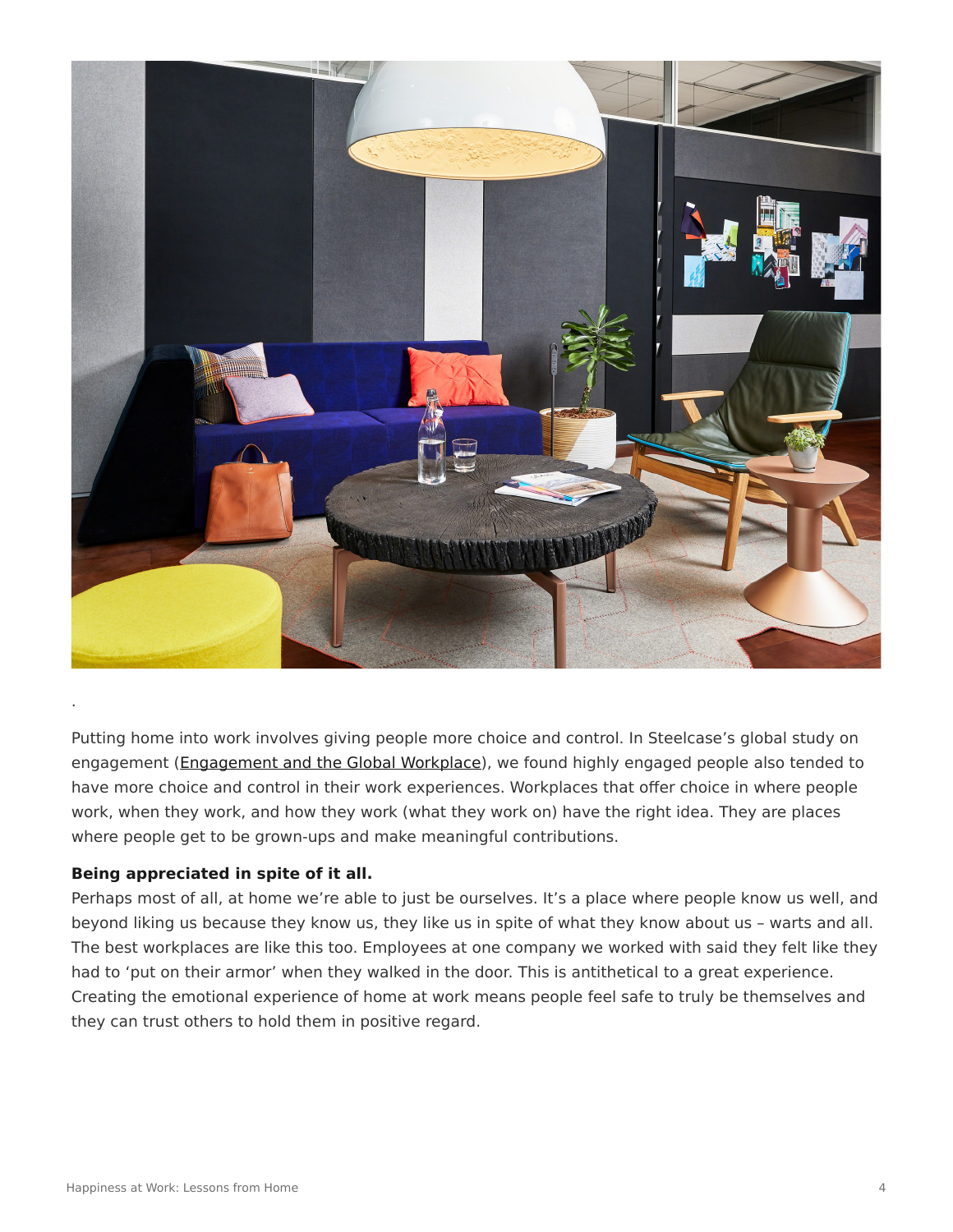Our daughter's university rowing coach likes to say to her perfectionist crew, 'You will never be perfect, you will have to settle for being excellent.' This is the idea. Work doesn't allow us to be complacent. It spurs us to be better and to stretch and develop. When we bring home to work, we are able to bring our best selves and our fullest selves to work. In turn, the workplace brings out our best and pushes us to be better.

At the end of the day, home is a place where we have an attachment. It's our territory and our cocoon. It's a place where we care about the people and the circumstances. This is the best of the work experience, too. Just like the Anna Karenina rule, great workplaces have similar characteristics. At its best, the workplace engages us, pulls us in, and requires our passion. Slacking isn't fulfilling, but being challenged to exercise our skills and talents is. This is the best of bringing home to work: a workplace that creates the conditions for us to be our best, alongside colleagues whom we value and who value us.



Dr. Tracy Brower is a sociologist focused on work, workers, and workplace. She is a Principal with the Applied Research + Consulting group at Steelcase and the author of Bring Work to Life by Bringing Life to Work: A Guide for Leaders and Organizations (2014). Tracy contributes as a board member with the IFMA Research & Benchmarking Institute as well as an executive advisor for Coda Societies and for Michigan State University's Graduate Mathematics Program.

| +About Steelcase |  |
|------------------|--|
| +Customer Care   |  |
| +Legal Notices   |  |
| +Connect With Us |  |
| +Contact Us      |  |